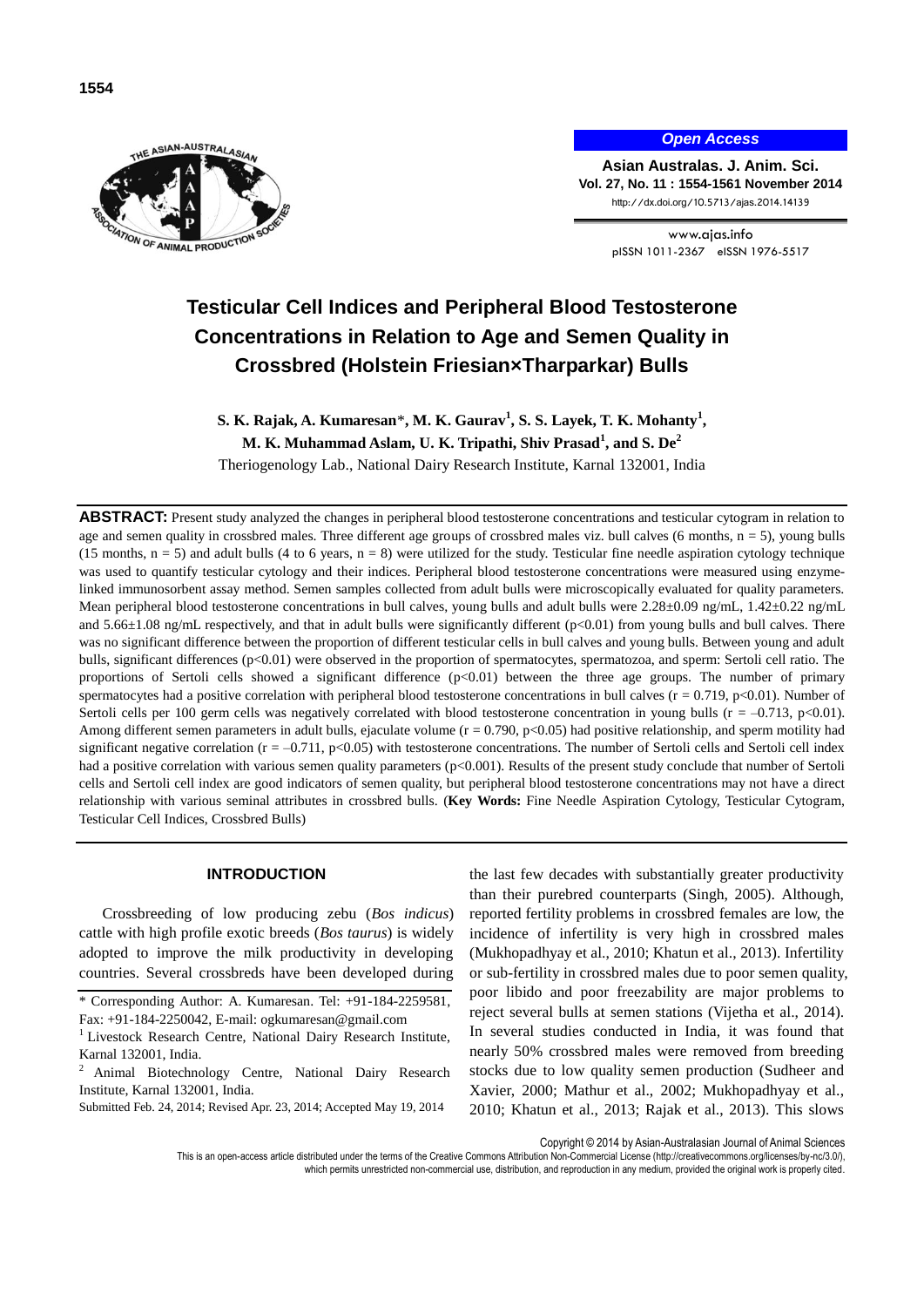the genetic improvement programmes, which can cause heavy economic losses in terms of time, labour and money in rearing infertile bulls up to semen collection age.

Poor semen quality may be attributed to impaired spermatogenesis, endocrine disturbances, alterations in microenvironment of seminiferous tubules, aberrations during epididymal transit and accessory gland infections (Robaire and Viger, 1995; Hinton et al., 1996). The latter two factors can be diagnosed readily by observing the spermatozoa for maturation associated changes (e.g. protoplasmic droplets) and deviations in the quality of seminal plasma (Hinton et al., 1996); however, the other factors also need to be investigated. Testosterone in males is responsible for libido, normal spermatogenesis and normal function of the reproductive tract (McLachlau et al., 1996; Goeritz et al., 2003). Insufficient amount of androgen leads to an immediate arrest in meiotic transformation of primary spermatocytes to spermatids which causes an effective block in sperm production (Suresh et al., 1995). Several studies have analyzed the relationship between serum testosterone concentration, sperm quality and fertility in bulls with few reporting a strong relationship (Wolfe, 1996; Tuli et al., 1991; Javed et al., 2000) while others did not find any relationship (Schallenberger et al., 1991; Sekasiddhi and Buban, 1997; Santos et al., 2004; Rajak et al., 2014). Substantial differences were reported in the plasma testosterone concentration between various breeds of bulls (Post and Bindon, 1983; Chase et al., 1997), with temperate breeds (*Bos taurus*) having higher testosterone concentration than tropical cattle (Chase et al., 1997), however studies in this aspect are limited in crossbred bulls. Similarly, the relationship among testicular cytology, their indices and testosterone concentrations of bulls have not been studied in detail.

Production of fertile sperm is a function of normal mitosis and meiosis of germ cell and proper function of germ and Sertoli cells would give idea about the semen quality (Johnson, 1991). Since the quality of spermatozoa reflects the health of seminiferous tubules, and proportion of different cells of seminiferous tubules, especially the germ cells and Sertoli cells, it could be used to assess the status of spermatogenesis. Many researchers reported that number of Sertoli cells is highly correlated to sperm production ability of animals (Russell and Peterson, 1984; França and Russell, 1998; Leal et al., 2004). Interestingly reports are also available that testosterone plays an important role in the proliferation of Sertoli cells, even within the developing testis itself (Johnston et al., 2004; Scott et al., 2007; 2008; Sharpe, 2010). But information on the relationship among these three parameters, i.e. testosterone concentration, number of testicular cells and various semen quality parameters, are very limited in bulls (Chapwanya et al., 2008). Therefore, the present study was

conducted to determine the relationship among peripheral blood testosterone concentrations, different testicular cells and their indices and semen quality in crossbred bulls of different age groups.

## **MATERIAL AND METHODS**

#### **Experimental animals and their management**

The present investigation was conducted on Karan Fries crossbred bulls (Holstein Friesian×Tharparkar) maintained at Artificial Breeding Research Centre and Livestock Research Centre, National Dairy Research Institute (NDRI), Karnal, India. Three subject groups viz. bull calves (6 months age,  $n = 5$ ), young bulls (15 months age,  $n = 5$ ) and adult bulls (4 to 6 years age,  $n = 8$ ) were selected randomly to study the parameters at pre-pubertal, pubertal and adult stages of life.

Adult and young bulls were kept in individual pens  $(30'\times10')$  on concrete floor and the bull calves were kept under group system of housing. The adult and young bulls were fed with *ad libitum* green fodder and measured quantities of concentrate (2.5 kg/d for adult bulls and 1.5 kg/d for young bulls) containing 21% crude protein and 70% total digestible nutrients. Vaccinations, de-worming, regular check-up for communicable diseases and other herd-health programmes were followed as per standard farm schedule, to protect the animals from diseases. All the experimental procedures and animal experimentation methods were approved by the Institutional Animal Ethical Committee of NDRI (No. IAEC/5/11).

## **Blood sample collection and testosterone estimation**

Three blood samples were collected on three consecutive days at 8:00 am from all the experimental animals from jugular vein using 9 mL vacutainer tubes (BD vacutainer, Franklin Lakes, NJ, USA) without anticoagulant for testosterone estimation. The blood samples were allowed to clot for 4 to 5 hours at  $4^{\circ}C$  to  $5^{\circ}C$ , serum was separated by centrifugation (1,500 g; 15 min) and the testosterone concentrations were estimated using bovine testosterone enzyme-linked immunosorbent assay Kit (Endocrine Technologies Inc, Newark, CA, USA). The sensitivity of the test was 20 pg/mL and the reliability was checked using reference positive control.

#### **Testicular cytology and estimation of cell indices**

For testicular fine needle aspiration cytology, animals were restrained properly and epidural anaesthesia (2% Lignocaine hydrochloride; Dosages, 2 to 3 mL in bull calves, 4 to 5 mL in young bulls and 7 to 10 mL in adult bulls) was administered at sacro-coccygeal junction. A 22 gauge needle was inserted through the scrotum into the posterior part of the testis at right angle. When plunger was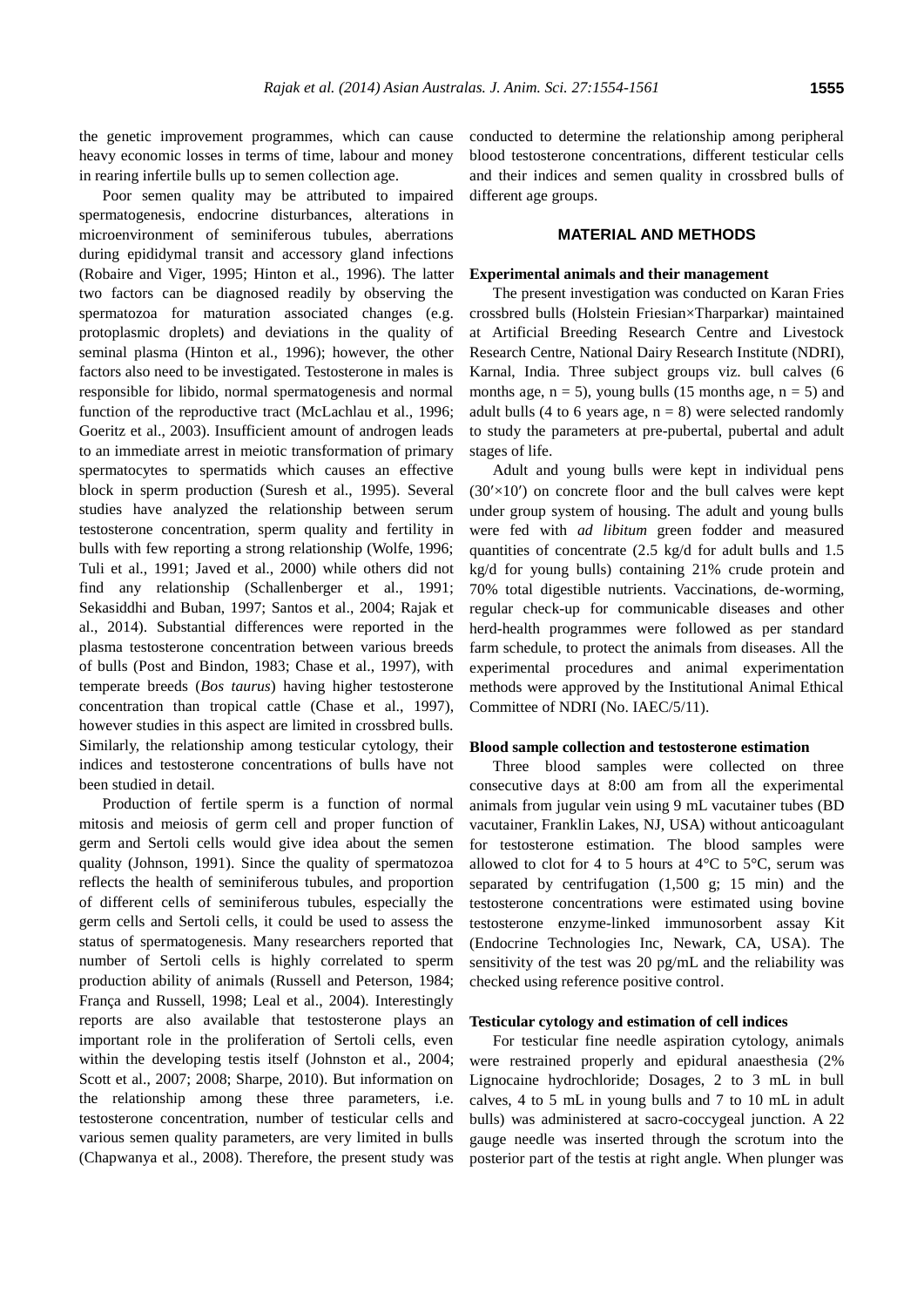pulled back, the needle was moved little forward and backward within the testis two to three times for approximately 4 seconds for dislodging of cells and easy suction into the needle. Two aspirations per each testis were taken from all the animals. The aspirate was expelled on a clean glass slide and a thin smear was prepared using another slide. Four slides per animal were prepared for analysis.

The smears were stained with May-Grunwald Giemsa (Wild-Leitz, Wetzlar, Germany) stain. After air drying, the smear was immersed in methanol for 15 minutes; washed in running tap water for one minute, and smear was air dried and then stained with diluted May-Grunwald stain (1:1 with phosphate-buffered saline [PBS]) for 15 minutes. The smear was washed with tap water and air dried. Diluted Giemsa stain (1:3 with PBS) was then poured on the smear and allowed to stain for 45 minutes before washing and air drying. The smear was examined under phase contrast microscope at  $400 \times$  and  $1,000 \times$  magnifications (Nikon Eclipse E600, Tokyo, Japan). A total 200 clearly identifiable cells were counted from each slide for analysing the number of various testicular cells and their indices.

Different spermatogenic cells (spermatogonia, primary spermatocytes, early spermatids, late spermatids and spermatozoa) and Sertoli cells were identified according to their distinct morphological characteristics as described by Leme and Papa (2010) and Santos et al. (2010). Different testicular cell indices viz. spermatic index (number of spermatozoa per 100 spermatogenic cells), Sertoli cell index (number of Sertoli cell per 100 spermatogenic cells), sperm: Sertoli cell ratio **(**ratio of number of spermatozoa to the number of Sertoli cells), spermatogenic:Sertoli cell ratio (ratio of total no. of spermatogenic cell to total number of Sertoli cells) were also estimated.

## **Semen quality assessment in adult bulls**

Sixteen ejaculates (weekly once, for four months) were collected from each adult bull  $(n = 8)$  at 8:00 am, using artificial vagina method and microscopically examined for mass activity, individual motility, sperm concentration, percentages of live, acrosome intact and membrane intact spermatozoa.

The mass activity and individual motility was estimated using microscope. The sperm concentration was estimated using the Haemocytometer (improved Neubauer's chamber) as described by Salisbury et al. (1985). Percentage of live spermatozoa was determined by Eosin-Nigrosin staining (Campbell et al., 1953). Total or partly stained spermatozoa were considered as dead. Percentage of spermatozoa with intact acrosome was evaluated on  $1,000\times$  magnification by Giemsa staining method as per procedure given by Watson (1975). The percentage of membrane intact spermatozoa

was evaluated using hypo-osmotic swelling test method as described by Jeyandran et al. (1984) using hypo osmotic solution containing sodium citrate and fructose (150 mOsm/L). Sperms with coiled tail were considered as membrane intact sperms and those with straight tail as membrane damaged sperms. For analysing live, acrosome intact and membrane intact spermatozoa, at least 200 sperms per smear were counted using tally counter. All semen evaluations were performed by same person throughout the study.

#### **Statistical analysis**

Descriptive statistics were calculated for testosterone concentrations, testicular cells and their indices in different experimental groups and the results are represented as mean ±standard error (SE). One way analysis of variance was performed to compare the testosterone concentrations, testicular cells and their indices in different categories of bulls. Pearson product moment correlation was used for the analysis of correlation among testosterone concentrations, seminal parameters and number of different testicular cells and indices in different categories. When the p value was <0.05, the means were considered to be significantly different between the groups. The analyses were performed using Sigma Plot 11 software package (Systat software Inc., San Jose, CA, USA).

# **RESULTS**

#### **Peripheral blood testosterone concentrations**

The peripheral blood testosterone concentrations in animals of different experimental groups are shown in Figure 1. Differences in testosterone concentrations were observed between adult bulls and bull calves  $(p<0.001)$  and young and adult bulls  $(p<0.001)$ . But, there was no difference in testosterone concentrations between bull calves and young bulls.

#### **Testicular cells and their indices**

Different cells in the testicular aspirate are shown in Figure 2. Different cell counts in testicular fine needle aspiration cytology of bull calves, young bulls and adult bulls are presented in Table 1. The proportion of testicular cells and their indices did not differ between bull calves and young bulls, except for spermatozoa, which were absent in bull calves. But between young and adult bulls, the numbers of spermatocytes and spermatozoa, spermatic index, and sperm-Sertoli cell ratio were different (p<0.01). The proportion of Sertoli cells in bull calves, young bulls and adult bulls did not have significant difference between the groups.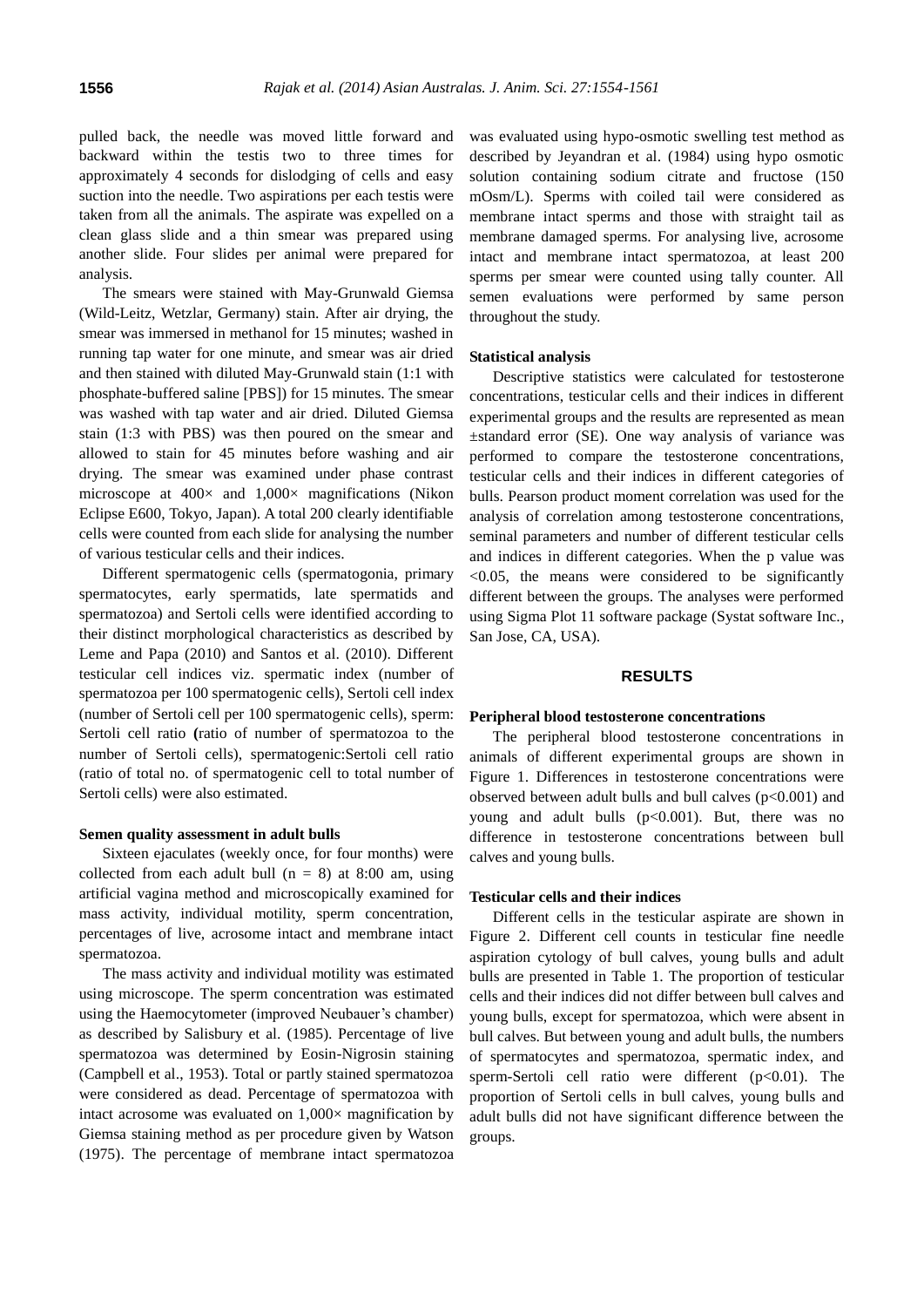

**Figure 1.** Peripheral blood serum testosterone concentrations (mean±standard error) in crossbred males of different age groups (mean with different superscript differ significantly at p<0.001).

# **Relationship of testicular cells and indices with testosterone concentration**

The correlation between different testicular cell and their indices with peripheral testosterone concentration in different age groups are depicted in Table 2. In bull calves, the proportions of spermatocytes were positively correlated and the spermatogenic:Sertoli cell ratio was negatively correlated with testosterone concentrations (P<0.01). In young bulls, the number of Sertoli cells per 100 germ cells was negatively correlated with testosterone concentration (p<0.01). However, there was no significant relationship between any of the testicular cells and their indices with testosterone concentrations in adult bulls.

## **Relationship between testosterone concentration and seminal characteristics**

The mean  $(\pm SE)$  of mass activity, individual motility (%), viability (%), acrosomal integrity (%), and membrane intact spermatozoa (%) were 2.38±0.31, 55.61±4.16, 68.79 $\pm$ 4.95, 97.44 $\pm$ 0.19, and 41.69 $\pm$ 2.93, respectively. The relationship between blood testosterone concentrations and seminal attributes of bulls are given in Table 3. The peripheral blood testosterone concentrations were positively correlated with ejaculate volume and negatively correlated with individual motility  $(p<0.05)$ . The other semen parameters studied did not have any sensible correlation with blood testosterone concentrations.

# **Relationship of testicular cells and indices with seminal parameters**

The relationship among testicular cells, their indices and seminal parameters in adult bulls are presented in Table 4. The proportion of spermatogonia in testicular cytology had positive correlation with ejaculate volume  $(p<0.01)$ , mass activity  $(p<0.05)$  and individual motility  $(p<0.05)$  of spermatozoa. The proportion of spermatocytes in testicular cytology had negative correlation with mass activity  $(p<0.01)$  and individual motility, but the proportion of early spermatids had significant negative correlation  $(p<0.01)$ with volume, mass activity, individual motility and viability of spermatozoa. Both, the proportion of spermatozoa and Sertoli cells were positively correlated with mass activity (p<0.001), individual motility (p<0.001), sperm concentration ( $p<0.05$ ) and membrane integrity ( $p<0.001$ ).



**Figure 2.** Testicular cytogram at 1) 400× and 2) 1,000× magnifications. Testicular cells were extracted from live bulls using fine needle aspiration and smear was stained withMay-Grunwald Giemsa method. A, Spermatogonia; B, Spermatocyte; C, Round spermatid; D, Elongated spermatid; E, Sertoli cell.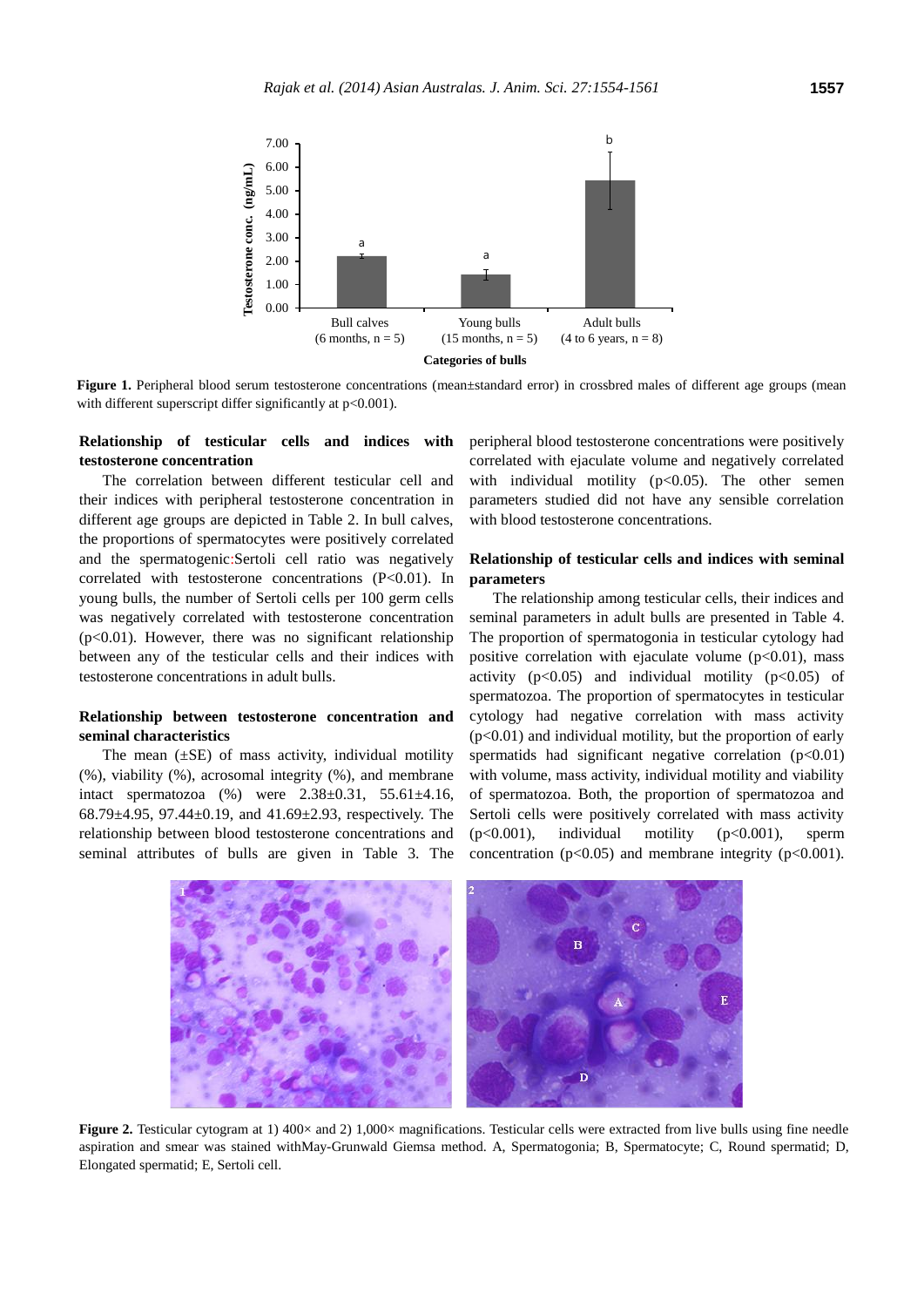|                                   | <b>Bull</b> calves       | Young bulls             | Adult bulls                              |  |
|-----------------------------------|--------------------------|-------------------------|------------------------------------------|--|
| Parameters                        | $(6$ months; $n = 5$ )   | $(15$ months; $n = 5$ ) | $(4 \text{ to } 6 \text{ years}; n = 8)$ |  |
| Testicular cells (%)              |                          |                         |                                          |  |
| Spermatogonia                     | $16.6 \pm 1.99$          | $13.0 \pm 3.39$         | $10.0 \pm 0.59$                          |  |
| <b>Primary Spermatocytes</b>      | $28.4^{ab} \pm 2.46$     | $35.8^a \pm 2.17$       | $23.87^b \pm 1.67$                       |  |
| Early spermatids                  | $19.4 \pm 2.82$          | $19.8 \pm 3.15$         | $21.50 \pm 3.71$                         |  |
| Late spermatids                   | $21.4 \pm 1.72$          | $13.2 \pm 3.72$         | $12.50 \pm 2.17$                         |  |
| Spermatozoa                       |                          | $4.0^a \pm 0.77$        | $14.0^b \pm 2.08$                        |  |
| Sertoli cells                     | $14.2 \pm 1.93$          | $14.2 \pm 2.75$         | $18.12 \pm 2.82$                         |  |
| Testicular cell indices           |                          |                         |                                          |  |
| Spermatic index                   | $\overline{\phantom{a}}$ | $4.99^a + 1.10$         | $23.02^b \pm 4.93$                       |  |
| Sertoli cell index                | $16.78 \pm 2.65$         | $17.94 \pm 3.98$        | $29.91 \pm 6.55$                         |  |
| Sperm:Sertoli cell ratio          | $\overline{\phantom{0}}$ | $0.31^a \pm 0.05$       | $0.78^b \pm 0.03$                        |  |
| Spermatogenic: Sertoli cell ratio | $6.62 \pm 1.09$          | $7.10 \pm 1.81$         | $4.85 \pm 1.04$                          |  |
| Sertoli cells/100 germ cells      | $16.78 \pm 2.65$         | $17.03 \pm 3.75$        | $23.18 \pm 4.10$                         |  |

**Table 1.** Different testicular cells (%) and their indices in crossbred males of different age groups

Means with different superscripts within a row differ significantly between different age groups (p<0.01).

However, the viability of spermatozoa had positive correlation with the number of Sertoli cells  $(p<0.001)$ . Among the testicular cell indices, spermatic and Sertoli cell index had positive correlation with mass activity  $(p<0.001)$ , individual motility ( $p<0.001$ ), sperm concentration ( $p<0.05$ ) and membrane integrity  $(p<0.001)$ . The spermatic index also had positive correlation with viability of spermatozoa. Sperm:Sertoli cell ratio and spermatogenic to Sertoli cell ratio had negative correlation with mass activity  $(p<0.001)$ , individual motility (p<0.001), viability (p<0.001) and membrane integrity (p<0.005) of spermatozoa, but spermatogenic to Sertoli cell ratio had negative correlation with sperm concentration  $(p<0.05)$ .

#### **DISCUSSION**

Subfertility in breeding bulls is a serious problem limiting the success of artificial breeding programme in cattle. Specifically, the magnitude of fertility problems is

|                                                                       |  |  | <b>Table 3.</b> Correlation coefficients for association of testosterone |  |  |  |  |
|-----------------------------------------------------------------------|--|--|--------------------------------------------------------------------------|--|--|--|--|
| concentrations and seminal characteristics in adult bulls ( $n = 8$ ) |  |  |                                                                          |  |  |  |  |

| Parameters                                      | Serum testosterone |  |  |  |
|-------------------------------------------------|--------------------|--|--|--|
|                                                 | concentration      |  |  |  |
| Volume (mL)                                     | $0.790*$           |  |  |  |
| Mass activity $(0 \text{ to } 5 \text{ scale})$ | $-0.478$           |  |  |  |
| Individual motility (%)                         | $-0.711*$          |  |  |  |
| Live spermatozoa $(\%)$                         | $-0.459$           |  |  |  |
| Sperm concentration $(10^6 \text{/mL})$         | $-0.443$           |  |  |  |
| Membrane intact spermatozoa (%)                 | $-0.528$           |  |  |  |
| Acrosome integrity (%)                          | $-0.401$           |  |  |  |

\* Indicates significant relationship between a pair of variables (p<0.05).

very high in crossbred bulls. Several workers reported that a considerable proportion of crossbred bulls produced inferior quality semen and were culled from the semen station (Sudheer and Xavier, 2000; Mathur et al., 2002; Mukhopadhyay et al., 2010; Khatun et al., 2013). The reasons for high incidence of infertility in crossbred bulls

**Table 2.** Correlation coefficients for association of testosterone concentrations with testicular cell number and indices in crossbred bulls of different age groups

|                                   | Testosterone concentration (ng/mL) |                         |                                          |  |  |
|-----------------------------------|------------------------------------|-------------------------|------------------------------------------|--|--|
| Testicular cells and indices      | <b>Bull calves</b>                 | Young bulls             | Adult bulls                              |  |  |
|                                   | $(6$ months; $n = 5$ )             | $(15$ months; $n = 5$ ) | $(4 \text{ to } 6 \text{ years}; n = 8)$ |  |  |
| Spermatogonia                     | $-0.146$                           | 0.028                   | $-0.182$                                 |  |  |
| Primary spermatocytes             | $0.719*$                           | 0.006                   | 0.193                                    |  |  |
| Early spermatids                  | $-0.679$                           | $-0.014$                | 0.110                                    |  |  |
| Late spermatids                   | $-0.062$                           | $-0.018$                | 0.108                                    |  |  |
| Spermatozoa                       | $\overline{\phantom{a}}$           | $-0.069$                | 0.135                                    |  |  |
| Sertoli cells                     | 0.269                              | 0.019                   | $-0.072$                                 |  |  |
| Spermatic index                   | $\overline{\phantom{a}}$           | $-0.070$                | $-0.071$                                 |  |  |
| Sertoli cell index                | 0.258                              | 0.016                   | $-0.053$                                 |  |  |
| Sperm:Sertoli cell ratio          | $\overline{\phantom{a}}$           | $-0.064$                | 0.008                                    |  |  |
| Spermatogenic: Sertoli cell ratio | $-0.371*$                          | $-0.006$                | 0.134                                    |  |  |
| Sertoli cells/100 germ cells      | 0.258                              | $-0.713*$               | $-0.056$                                 |  |  |

\* Indicates significant relationship between a pair of variables (p<0.001).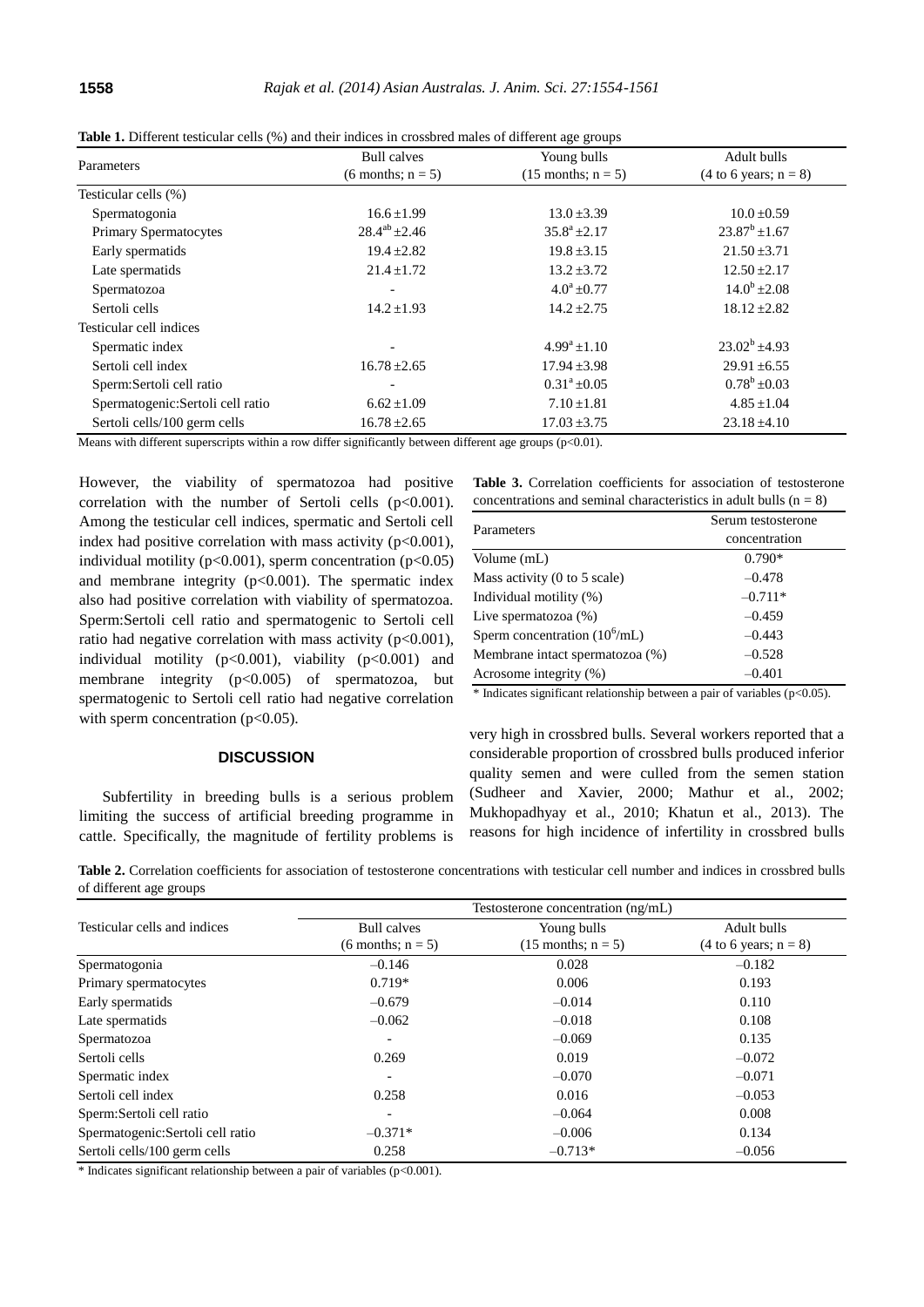|                                   | Seminal parameters |             |            |           |               |           |           |
|-----------------------------------|--------------------|-------------|------------|-----------|---------------|-----------|-----------|
| Testicular cell and indices       | Volume             | <b>Mass</b> | Individual | Viability | Sperm         | Acrosome  | Membrane  |
|                                   |                    | activity    | motility   |           | concentration | integrity | integrity |
| Spermatogonia                     | $0.327*$           | $0.219*$    | $0.221*$   | $-0.010$  | 0.094         | 0.066     | 0.047     |
| Spermatocytes                     | 0.014              | $-0.420*$   | $-0.348*$  | $-0.075$  | $-0.092$      | $-0.057$  | $-0.162$  |
| Early spermatid                   | $-0.238*$          | $-0.347*$   | $-0.318*$  | $-0.123*$ | 0.052         | 0.028     | $-0.237*$ |
| Late spermatid                    | $-0.030$           | $-0.076$    | $-0.168$   | $-0.042$  | $-0.069$      | 0.076     | $-0.145$  |
| Spermatozoa                       | $-0.025$           | $0.730*$    | $0.706*$   | $-0.042$  | $0.234*$      | 0.140     | $0.379*$  |
| Sertoli cells                     | $-0.003$           | $0.772*$    | $0.738*$   | $0.292*$  | $0.206*$      | 0.142     | $0.428*$  |
| Spermatic index                   | $-0.028$           | $0.728*$    | $0.704*$   | $0.228*$  | $0.255*$      | 0.124     | $0.381*$  |
| Sertoli cell index                | $-0.018$           | $0.752*$    | $0.725*$   | 0.269     | $0.213*$      | 0.122     | $0.417*$  |
| Sperm:Sertoli cell ratio          | $-0.081$           | $-0.314*$   | $-0.253*$  | $-0.212*$ | 0.016         | $-0.080$  | $-0.210*$ |
| Spermatogenic: Sertoli cell ratio | $-0.041$           | $-0.770*$   | $-0.722*$  | $-0.275*$ | $-0.220*$     | $-0.181*$ | $-0.387*$ |
| Sertoli cell/100 germ cell        | $-0.013$           | $0.760*$    | $0.731*$   | $0.287*$  | $-0.200*$     | 0.132     | $0.427*$  |

**Table 4.** Correlation coefficients for association of testicular cell number and indices with seminal parameters in adult bulls

 $*$  Indicates significant relationship between a pair of variables ( $p<0.001$ ).

are yet to be identified. Since the quality of spermatozoa is determined by the environment at the seminiferous tubules, we hypothesized that the proportion of spermatogenic cells and Sertoli cells would reflect the quality of semen produced. The present study assessed the testicular cytology and peripheral testosterone concentrations in crossbred bull calves, young and adult bulls and studied the relationship among these parameters.

Among the different spermatogenic cells studied, the proportion of spermatocytes, spermatozoa, spermatic index and sperm:Sertoli cell ratio differed between young and adult bulls. However, the proportion of Sertoli cells did not differ significantly between various age groups. It has been reported that proliferation of Sertoli cells seize to divide after puberty (Yang and Han, 2010) and our finding confirm these observations. Spermatozoa were not observed in the testicular cytology of bull calves indicating that sperm formation did not start at six months age in crossbred bulls. However, the numbers of early and late spermatids in the testicular cytology of bull calves were almost similar to that of young and adult bulls. This indicates that the spermatogenesis had already started in the bull calves but transformation of spermatids to spermatozoa had not started. Among different testicular cytology indices, the spermatic index corresponds to the end products of final maturation step and spermatogenesis. The spermatic index observed in present study was lower than reported earlier in other species viz. stallion  $(31.5\pm8.5;$  Leme and Papa, 2000), dog  $(26±3.8; Santos et al., 2010)$  and men  $(34±13.3; Foresta and$ Varatto, 1992).

Thereafter we analysed the relationship of testicular cells and their indices with semen quality in adult crossbred bulls. To the best of our knowledge, this study was first of its kind in crossbred bulls to report the relationship between testicular cells and their indices with seminal parameters. Among different testicular cells, the proportion of Sertoli cells in the testicular cytology was found to be significantly related to several semen quality parameters. Similarly, the indices related to the Sertoli cells also had strong relationship with semen quality parameters indicating the significance of Sertoli cells in maintaining semen quality. Several researchers reported that number of Sertoli cells is highly correlated to sperm production ability of animals (Russell and Peterson, 1984; França and Russell, 1998; Leal et al., 2004) and specifically in humans (Hentrich et al., 2011) and horses (Sharpe et al., 2003). The functional efficiency of Sertoli cells can be recognized from the number of germ cells nourished by single Sertoli cell, which is also highly correlated to indicator of sperm production efficiency (Russell and Peterson, 1984; França and Russell, 1998). We also found that Sertoli cells per 100 germ cells had a positive relationship with mass activity, individual motility; viability and membrane integrity of spermatozoa.

Testosterone is primarily responsible for the maintenance of secondary sexual characteristics and libido, which promotes quality sperm production in bulls (Hafez, 2000). Several studies revealed that poor semen quality has been associated with deficiency in circulating testosterone concentrations (Schallenberger et al., 1991; Gulia et al., 2010). The concentrations of testosterone observed in the study were higher than those reported earlier in Holstein bull calves  $(0.49\pm0.66 \text{ ng/mL}$ ; Gholami et al., 2010), but comparable with other reports in crossbred young bulls (1.96 to 4.08 ng/mL; Santra et al., 1999) and crossbred adult bulls (0.44 to 5.60 ng/mL; Kumar et al., 2006). Few studies reported that testosterone concentration in males increase with advancing age (Holstein bulls, Gholami et al., 2010; crossbred bulls, Gulia et al., 2010). Even though the testosterone concentrations observed in the present study falls within the range of previous observations, we did not find any proportionate change in testosterone concentrations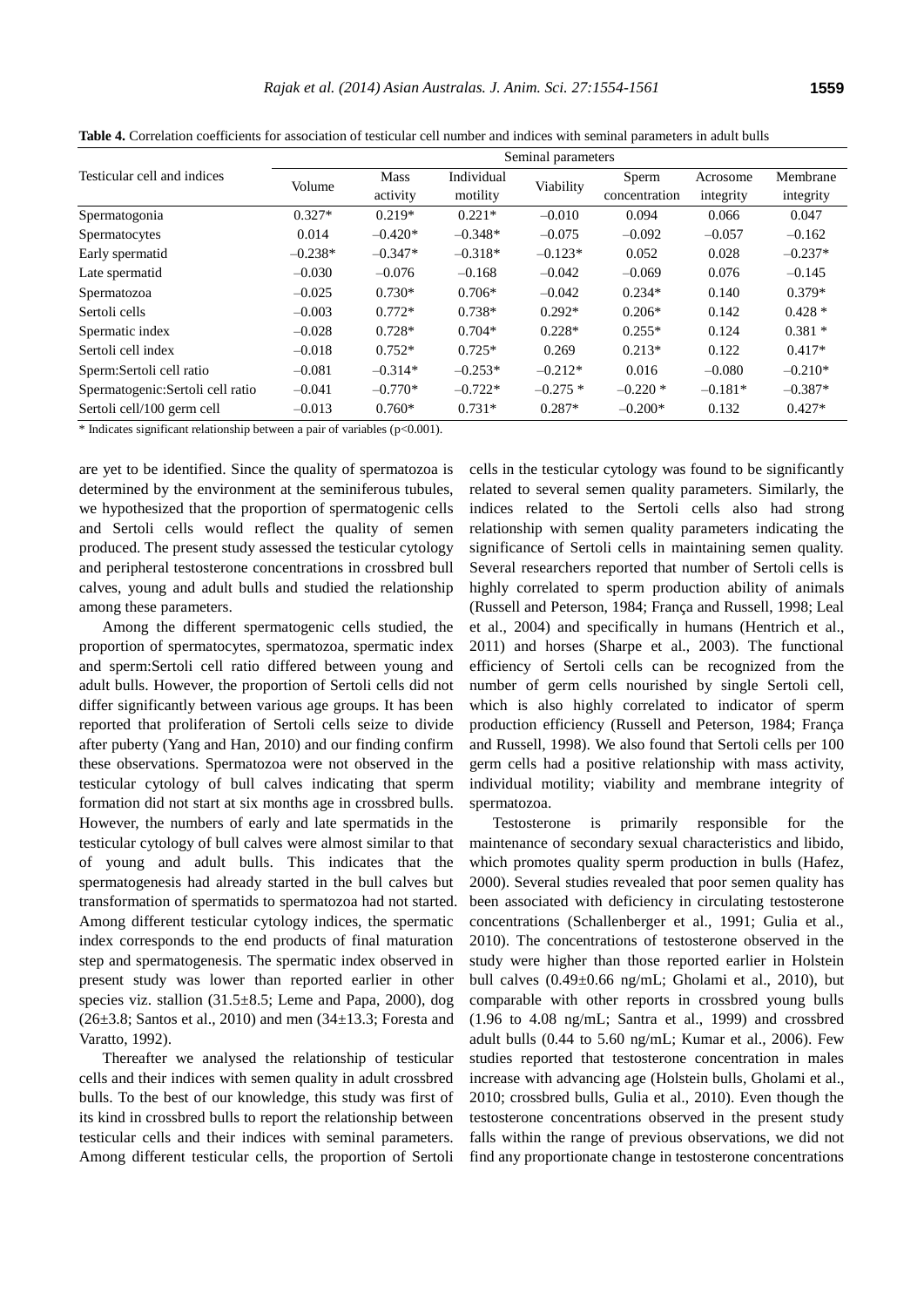in different age groups of bulls. This could likely be attributed to variation between bulls or breeds. In consensus to our observations, Rawlings et al. (1972) also reported large variation in the androgen secretion among bulls within ages and reported that testosterone concentration dropped after 11 months of age. Since the role of testosterone on the spermatogenic process is well established, it is expected that the testosterone concentrations are associated with semen quality (Javed et al., 2000). However, results of the present study did not support their findings. Earlier studies also reported that the circulating blood testosterone concentrations are not related to libido (Schallenberger et al., 1991; Sekasiddhi and Buban, 1997) and semen quality (Souza et al., 2011) or have only low correlation with mass activity and motility (Santos et al., 2004; Souza et al., 2011). Since testosterone concentration varies with many factors like species, breed, individual, age, season, environmental conditions and time, frequent estimation of testosterone in short intervals taken with objective measures of other traits may be necessary to accurately assess relationships of testosterone concentrations with seminal characteristics.

## **CONCLUSION**

Since the number of Sertoli cells and Sertoli cell index showed a strong relationship with semen quality, these parameters can be used to assess the quality semen production potential of the adult crossbred bulls. Since there were no significant changes in these indices among bulls of different age groups, they can be used in combination with other routine parameters to select high performance breeding bulls at younger ages, but validation of this assertion with a larger sample size will be needed before final proposition. The relationship of testosterone concentrations with semen quality was not significant indicating that determination of testosterone profile alone may not predict the quality semen production ability in crossbred bulls.

# **ACKNOWLEDGMENTS**

The authors are thankful to the Director, NDRI, Karnal for providing the facilities to conduct the research. The first author was a recipient of Junior Research Fellowship from ICAR, New Delhi. The project was funded by World bank supported NFBSFARA project (NFBSFARA/BS-3009) and National Dairy Research Institute, ICAR.

## **CONFLICT OF INTEREST**

We certify that there is no conflict of interest with any financial organization regarding the material discussed in the manuscript.

# **REFERENCES**

- Campbell, R. G., J. C. Hancock, and L. Rothschild. 1953. [Counting live and dead bull spermatozoa.](http://jeb.biologists.org/content/30/1/44.short) J. Exp. Biol. 30:44-49.
- Chapwanya, A., J. Callanan, H. Larkin, L. Keenan, and L. Vaughan. 2008. [Breeding soundness evaluation by semen](http://www.ncbi.nlm.nih.gov/pmc/articles/PMC3113862/)  [analysis, testicular fine needle aspiration cytology and trans](http://www.ncbi.nlm.nih.gov/pmc/articles/PMC3113862/)[scrotal ultrasonography.](http://www.ncbi.nlm.nih.gov/pmc/articles/PMC3113862/) Irish Vet. J. 61:315-318.
- Chase, C. C., P. J. Chenoweth, R. E. Larsen, T. A. Olson, A. C. Hammond, M. A. Menchaca, and R. D. Randel. 1997. [Growth](http://www.theriojournal.com/article/S0093-691X(97)00030-7/abstract)  [and reproductive development from weaning through 20](http://www.theriojournal.com/article/S0093-691X(97)00030-7/abstract)  [months of age among breeds of bulls in subtropical Florida.](http://www.theriojournal.com/article/S0093-691X(97)00030-7/abstract) Theriogenology 47:723-745.
- Foresta, C. and A. Varotto. 1992. Assessment of testicular cytology by fine needle aspiration as a diagnostic parameter in the evaluation of the oligospermic subject. Fertil. Steril. 58:1028- 1033.
- Franca, L. R. and L. D. Russell. 1998. The testis of domestic animals. In: Male Reproduction: A Multidisciplinary Overview (Eds. F. Martínez-Garcia and J. Regadera). Churchill Livingstone, Madrid, Spain. pp. 197-219.
- Gholami, H., A. Towhidi, Z. Shahneh, and E. Dirandeh. 2010[. The](http://onlinelibrary.wiley.com/doi/10.1111/j.1439-0396.2009.00970.x/abstract;jsessionid=BB11820B6FF71AE1D6465C887F9E3936.f02t03?deniedAccessCustomisedMessage=&userIsAuthenticated=false)  [relationship of plasma leptin concentration and puberty in](http://onlinelibrary.wiley.com/doi/10.1111/j.1439-0396.2009.00970.x/abstract;jsessionid=BB11820B6FF71AE1D6465C887F9E3936.f02t03?deniedAccessCustomisedMessage=&userIsAuthenticated=false)  [Holstein bull calves \(](http://onlinelibrary.wiley.com/doi/10.1111/j.1439-0396.2009.00970.x/abstract;jsessionid=BB11820B6FF71AE1D6465C887F9E3936.f02t03?deniedAccessCustomisedMessage=&userIsAuthenticated=false)*Bos taurus*). J. Anim. Physiol. Anim. Nutr. (Berl.) 94:797-802.
- Goeritz, F., M. Quest, A. Wagener, M. Fassbender, A. Broich, Hildebrandt, T. B. Hildebrandt, R. R. Hofmann, and S. Blottner. 2003. [Seasonal timing of sperm production in roe deer:](http://www.sciencedirect.com/science/article/pii/S0093691X02012013)  [interrelationship among changes in ejaculate parameters,](http://www.sciencedirect.com/science/article/pii/S0093691X02012013)  [morphology and function of testis and accessory glands.](http://www.sciencedirect.com/science/article/pii/S0093691X02012013) Theriogenology 59:1487-1502.
- Gulia, S., M. Sarkar, V. Kumar, H. H. Meyer, and B. S. Prakash. 2010. [Divergent development of testosterone secretion in male](http://link.springer.com/article/10.1007/s11250-010-9538-x)  zebu (*Bos indicus*[\) and crossbred cattle \(](http://link.springer.com/article/10.1007/s11250-010-9538-x)*Bos indicus*×*Bos taurus*[\) and buffaloes \(](http://link.springer.com/article/10.1007/s11250-010-9538-x)*Bubalus bubalis*) during growth. Trop. Anim. Health Prod. 42:1143-1148.
- Hafez, E. S. E. 2000. Reproduction in Farm Animals, 7th Edition. Lippincott Williams and Wilkins: pp. 293-397.
- Hentrich., A., M. Wolter, C. Szardening-Kirchner, G. H. Lüers, M. Bergmann, S. Kliesch, and L. Konrad. 2011[. Reduced numbers](http://www.nature.com/modpathol/journal/v24/n10/abs/modpathol201197a.html)  [of Sertoli, germ, and spermatogonial stem cells in impaired](http://www.nature.com/modpathol/journal/v24/n10/abs/modpathol201197a.html)  [spermatogenesis.](http://www.nature.com/modpathol/journal/v24/n10/abs/modpathol201197a.html) Mod. Pathol. 24:1380-1389.
- Hinton, B. T., M. A. Palladino, D. Rudolph, Z. J. Lan, and J. C. Labus. 1996. The role of epididymis in the protection of spermatozoa. Curr. Top. Dev. 33:61-102.
- Javed, M. T., A. Khan, and M. Ali. 2000. [Influnce of season on](http://hrcak.srce.hr/index.php?show=clanak&id_clanak_jezik=143037)  [seminal plasma testosterone and oesterogen in healthy and](http://hrcak.srce.hr/index.php?show=clanak&id_clanak_jezik=143037)  [abnormal buffalo bulls and their relationship with other semen](http://hrcak.srce.hr/index.php?show=clanak&id_clanak_jezik=143037)  [parameters.](http://hrcak.srce.hr/index.php?show=clanak&id_clanak_jezik=143037) Vet. Arhiv. 70:141-149.
- Jeyendran, R. S., H. H. Vander-Ven, P. M. Perez, B. G. Crabo, and L. J. D. Zaneveld. 1984. [Development of an assay to assess the](http://www.reproduction-online.org/content/70/1/219.short)  [functional integrity of the human sperm membrane and its](http://www.reproduction-online.org/content/70/1/219.short)  [relationship to other semen characteristics.](http://www.reproduction-online.org/content/70/1/219.short) J. Reprod. Fertil. 70:219-228.
- Johnson, L. 1991. Spermatogenesis. In: Reproduction in Domestic Animals (Ed. P. T. Cupps). Fourth ed. Academic Press Inc., San Diego, CA, USA. pp. 173-219.
- Johnston, H., P. J. Baker, M. Abel, H. M. Charlton, G. Jackson, L. Fleming, T. R. Kumar, and P. J. O'Shaughnessy. 2004.